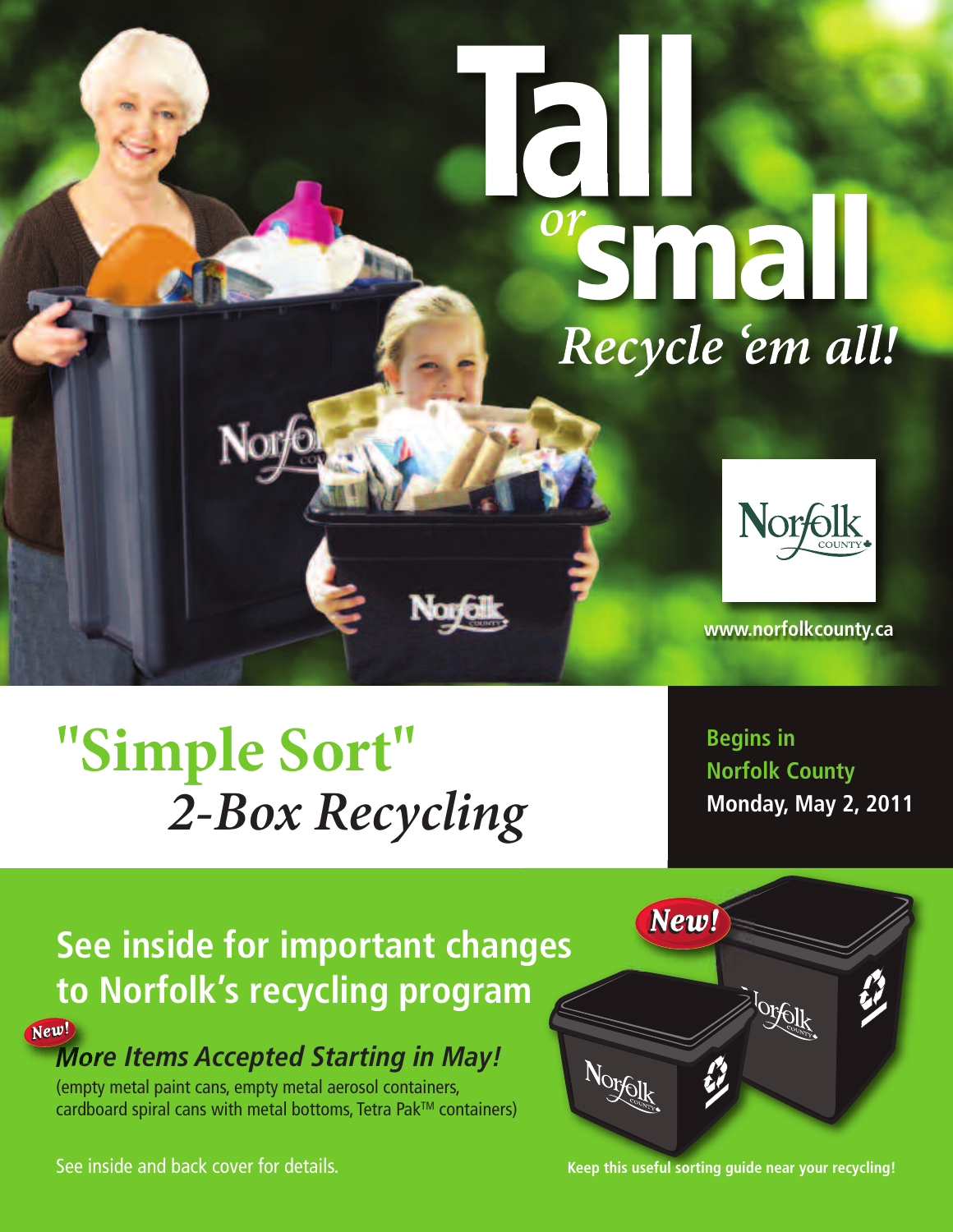

## Existing SMALL Black or Blue Box for PAPER:

Now for paper fibres such as newspapers, correspondence, boxboard, small cardboard boxes, and plastic bags, too.

| <b>PAPER Black Box</b>                     | <b>Include</b>                                                                                                                                                                                                                                                                                                                         | <b>How to Prepare</b>                                                                                                                                                                                                                                                                                                                                                   | <b>NOT Accepted</b>                                                                                                                                                                                                                                                                                                                                                                     |
|--------------------------------------------|----------------------------------------------------------------------------------------------------------------------------------------------------------------------------------------------------------------------------------------------------------------------------------------------------------------------------------------|-------------------------------------------------------------------------------------------------------------------------------------------------------------------------------------------------------------------------------------------------------------------------------------------------------------------------------------------------------------------------|-----------------------------------------------------------------------------------------------------------------------------------------------------------------------------------------------------------------------------------------------------------------------------------------------------------------------------------------------------------------------------------------|
| <b>Household Paper</b>                     | $\mathbf{\checkmark}$ correspondence<br>$\mathbf{v}$ junk mail<br>$\mathbf{\nabla}$ cards<br>$\mathbf y$ regular paper bags<br>$\mathbf{\checkmark}$ office paper<br>$\checkmark$ window and plain envelopes<br>$\triangleright$ paperbacks and insides<br>of hard-cover books                                                         | • Do not place paper inside plastic or<br>paper bags. Place loose in box.<br>• Place shredded paper (only) inside a<br>clear, firmly-tied plastic bag, or paper<br>bag and roll or fold down the top; place<br>beside recycling boxes.<br>Discard covers from hard-covered<br>books.                                                                                    | <b>*</b> No gift wrapping paper.<br>* No paper beverage or take-out coffee<br>cups.<br>* No coated paper bags (e.g. pet food<br>bags).<br>* No envelops with plastic bubble liners.                                                                                                                                                                                                     |
| <b>Newspaper &amp;</b><br><b>Magazines</b> | $\blacktriangleright$ newspapers<br>$\blacktriangleright$ flyers<br>$\triangleright$ magazines<br>$\mathbf{\checkmark}$ catalogues<br>$\blacktriangleright$ phone books                                                                                                                                                                | Place papers loose in box.<br>$\bullet$<br>• Place heavier items over loose<br>newspapers and flyers.<br>See below for plastic bags.                                                                                                                                                                                                                                    |                                                                                                                                                                                                                                                                                                                                                                                         |
| <b>Paper Egg Cartons &amp; Small Boxes</b> | $\blacktriangleright$ paper egg cartons<br>Small corrugated cardboard boxes<br>$\mathbf{\checkmark}$ take-out beverage trays                                                                                                                                                                                                           | No food residue.<br>$\bullet$<br>Flatten boxes.<br>$\bullet$                                                                                                                                                                                                                                                                                                            | * No waxed or coated boxes.                                                                                                                                                                                                                                                                                                                                                             |
| <b>Boxboard</b>                            | $\triangleright$ boxes for cereal, tissues, pop, crackers,<br>laundry soap, toothpaste, pasta, etc.<br>$\triangleright$ shoe and gift boxes<br>$\checkmark$ frozen pizza boxes<br>$\checkmark$ cores for paper towel and bathroom<br>tissue rolls                                                                                      | Remove liners and trays.<br>$\bullet$<br>Flatten and place inside another<br>$\bullet$<br>boxboard box.                                                                                                                                                                                                                                                                 | * No milk or juice cartons, drink boxes<br>or Tetra Pak™ boxes in the paper box.<br>Place these in the tall container<br>recycling box.<br>* No paper beverage or take-out<br>coffee cups.<br>* No foil-lined food container lids.<br>* No cardboard spiral containers<br>(e.g. frozen juice, chilled dough) in<br>the paper box. Place spirals in the tall<br>container recycling box. |
| <b>Corrugated<br/>Cardboard Boxes</b>      | $\triangleright$ all corrugated cardboard including:<br>$\triangleright$ shipping and packing boxes<br>$\checkmark$ clean and empty pizza boxes                                                                                                                                                                                        | Remove leftover food and any paper<br>$\bullet$<br>liners.<br>Remove wrap from cases of bottled<br>$\bullet$<br>water and pop (place with plastic bags,<br>as directed below).<br>Flatten large boxes and tie in bundles<br>$\bullet$<br>no larger than 8" thick (20 cm) X 30"<br>wide (78 cm) X 30" tall (78 cm).<br>Staples and tape accepted. Place beside<br>boxes. | * No food residue, liners or plastic.                                                                                                                                                                                                                                                                                                                                                   |
| <b>Plastic Bags</b>                        | retail and grocery shopping bags<br>✔ bread and frozen vegetable bags<br>$\mathbf v$ outer milk bags<br>$\checkmark$ rinsed inner milk bags<br>$\mathbf{\checkmark}$ dry cleaning bags<br>$\triangleright$ plastic wrap from cases of toilet tissue,<br>paper towels, bottled water and pop<br>$\mathbf{\checkmark}$ clean bubble wrap | Remove receipts and any food residue.<br>$\bullet$<br>Thoroughly rinse clean inner milk bags<br>(no milk residue).<br>• Stuff all plastic bags into one bag<br>and tie handles firmly.<br>Tuck the bag of bags into the<br>$\bullet$<br>paper box.                                                                                                                      | * No plastic wrap other than those types<br>listed.<br>* No chip or other foil bags.                                                                                                                                                                                                                                                                                                    |

### Simple Sort 2-Box Recycling begins: Monday, May 2, 2011

### **New!** Items Now Accepted:

- empty metal paint cans and empty aerosol containers
- spiral cardboard containers
- Tetra Pak™ juice and beverage boxes **All go into the new, tall black container box.**

#### Special instructions:

- Place recyclables at the curb by 7 a.m. on your recycling day.
- Extra recyclables that won't fit into the paper or container box should be placed in any similar size box and set out with the black boxes.
- Place large quantities of shredded paper in a clear plastic bag and set beside the boxes.
- On windy days, place newspapers in a grocery bag, leave untied and use to weigh down other papers in the paper box.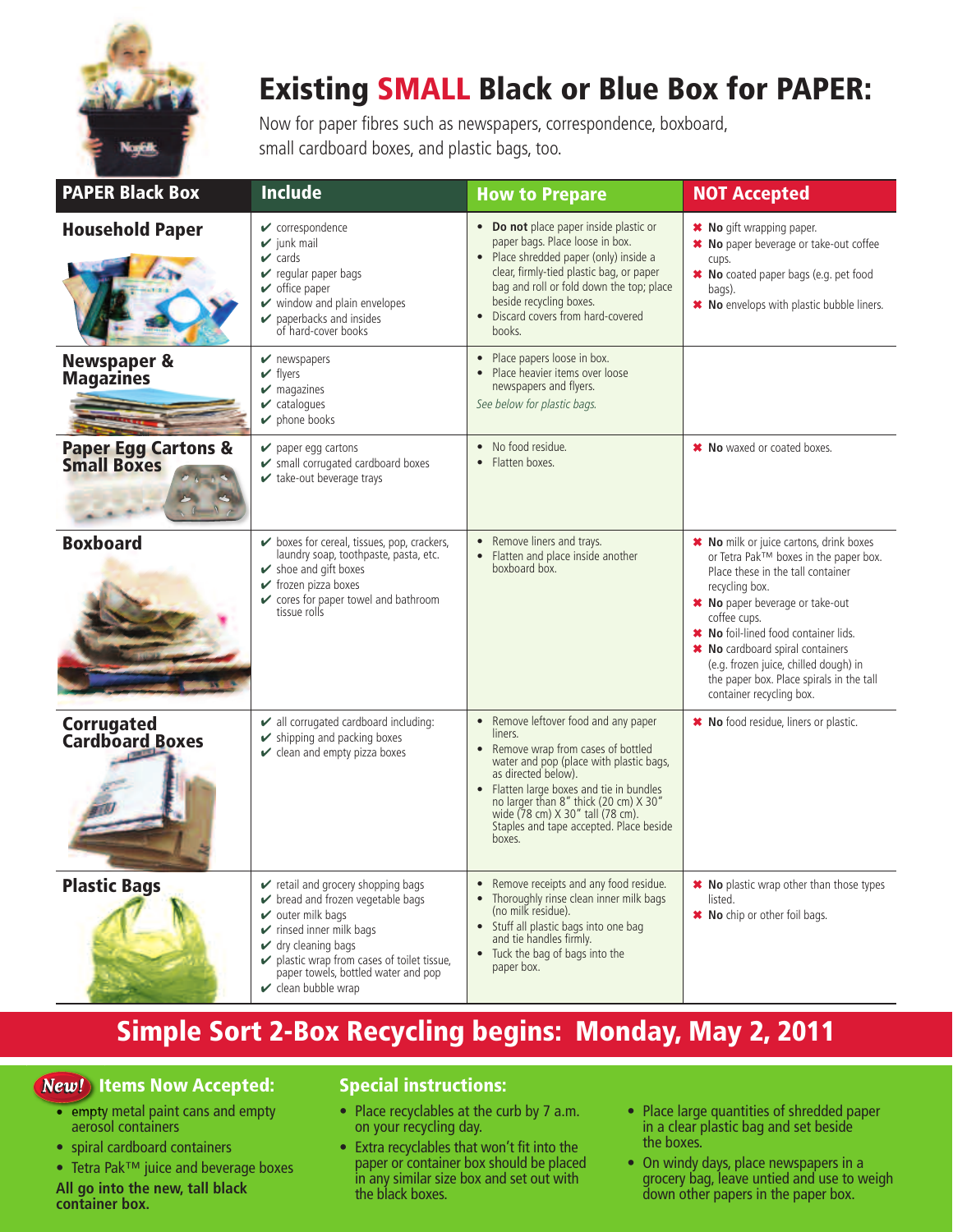## **New!** TALL Black Box for CONTAINERS:

Norfolk,

For all other recyclables such as glass and plastic bottles, jars and tubs showing numbers △△△△△△ • on the bottom, metal cans, foil wrap and trays, and foam cups and trays.

| <b>CONTAINERS Black Box</b>                                          | <b>Include</b>                                                                                                                                                                                                                                                                                                                                                                                                          | <b>How to Prepare</b>                                                                                                                                                                       | <b>NOT Accepted</b>                                                                                                                                                                                                                                                                                                                                                                                                                                                                                                                                 |
|----------------------------------------------------------------------|-------------------------------------------------------------------------------------------------------------------------------------------------------------------------------------------------------------------------------------------------------------------------------------------------------------------------------------------------------------------------------------------------------------------------|---------------------------------------------------------------------------------------------------------------------------------------------------------------------------------------------|-----------------------------------------------------------------------------------------------------------------------------------------------------------------------------------------------------------------------------------------------------------------------------------------------------------------------------------------------------------------------------------------------------------------------------------------------------------------------------------------------------------------------------------------------------|
| Tetra Pak <sup>™</sup> Boxes<br><b>New!</b>                          | $\mathbf{\checkmark}$ juice boxes<br>beverage boxes, e.g. soya and rice milk<br>✔ soup and broth boxes                                                                                                                                                                                                                                                                                                                  | Empty and rinse.<br>$\bullet$<br>Discard straws and plastic<br>wrap.                                                                                                                        | * No straws or plastic wrapping.                                                                                                                                                                                                                                                                                                                                                                                                                                                                                                                    |
| <b>Paint Cans</b><br>New!                                            | Empty and dry metal cans for:<br>$\vee$ paint<br>$\mathbf{v}$ stain<br>$\vee$ varnish                                                                                                                                                                                                                                                                                                                                   | Paint cans must not contain<br>more than $\frac{1}{4}$ " (6mm) of<br>dried paint.<br>• Remove lids, place in box<br>separately.                                                             | * No plastic paint cans.<br>* No cans with liquid remaining in them.<br>* No rags, paint brushes or stir sticks.<br>* No old or rusted cans. These should be discarded.                                                                                                                                                                                                                                                                                                                                                                             |
| <b>Aerosol Containers</b><br>New!                                    | Empty metal aerosol containers:<br>$\mathbf{\mathsf{v}}$ air freshener<br>$\triangleright$ shaving cream<br>$\vee$ deodorant<br>$\blacktriangleright$ hair spray and other products<br>$\blacktriangleright$ household cleaners<br>$\vee$ paint                                                                                                                                                                         | • Discard plastic caps.                                                                                                                                                                     | * No partially full aerosol cans.<br>* No plastic caps.<br>* No propane cylinders.                                                                                                                                                                                                                                                                                                                                                                                                                                                                  |
| <b>Spiral Cardboard</b><br><b>Tubes</b><br>New! & Cans               | $\checkmark$ frozen juice<br>$\mathbf{\checkmark}$ chilled dough<br>$\blacktriangleright$ baby formula<br>$\mathbf y$ potato chips                                                                                                                                                                                                                                                                                      | $\bullet$ Empty.<br>Metal ends may stay on.<br>$\bullet$<br>Discard foil lined lids.<br>$\bullet$                                                                                           | * No caulking gun tubes.                                                                                                                                                                                                                                                                                                                                                                                                                                                                                                                            |
| <b>Glass Bottles &amp; Jars</b>                                      | $\triangleright$ all clear and coloured food and<br>beverage glass jars and bottles                                                                                                                                                                                                                                                                                                                                     | • Empty and rinse.<br>• Recycle metal lids<br>separately.<br>• Labels are accepted.                                                                                                         | * Return beverage alcohol containers to<br>The Beer Store and collect your deposit.<br>* No window glass, vases, tumblers or ceramics.                                                                                                                                                                                                                                                                                                                                                                                                              |
| <b>Aluminum &amp; Steel</b><br><b>Cans; Aluminum Foil</b><br>& Trays | Steel and aluminum cans:<br>$\triangleright$ pop and other beverage cans<br>v tins for soup, vegetables, fruit, pet food<br>and other products<br>$\mathcal V$ clean aluminum foil<br>✔ foil pie plates, cake and roasting pans<br>and other foil food trays                                                                                                                                                            | Empty and rinse.<br>$\bullet$<br>Labels are accepted.<br>• Discard foil-lined cardboard<br>lids from foil baking trays.<br>• Remove lids, place inside the<br>can or separately in the box. | * No foil-lined cardboard lids.<br>* No foil wrap for butter, cigarettes.<br>* No coat hangers. (Return to dry cleaners.)<br>* No pots, pans and baking trays.<br>* No propane cylinders. (Take to Household<br>Hazardous Waste events.)<br>* No needles or syringes. (Take to a local pharmacy.)<br>* No appliances or scrap metal.                                                                                                                                                                                                                |
| <b>Plastic Bottles, Jars</b><br>& Containers                         | beverage (e.g. pop, juice, water) bottles<br>peanut butter jars, jam and pickle jars<br>$\checkmark$ yogurt and margarine tubs<br>$\mathcal V$ ice cream tubs<br>dish soap and laundry detergent bottles<br>$\triangleright$ household cleaning product jugs and<br>bottles<br>$\blacktriangleright$ shampoo bottles<br>$\blacktriangleright$ hand cream bottles<br>clear plastic bakery, produce and egg<br>containers | • All accepted bottles must<br>have visible plastic type<br>codes showing on bottom.<br>介分公分<br>• Empty and rinse.<br>• Discard spray pumps.                                                | <b>*</b> No plastics with code $\sqrt{?}$<br>* No plastic bags. Place these in the small paper box.<br>* No plastics that contained pesticides or other<br>household hazardous (HHW) products. Take any<br>leftover products to a HHW event.<br>* No motor oil containers. Empty oil containers can<br>go to a HHW event.<br><b>*</b> No plastic wrap.<br>* No plastic paint cans.<br>* No lawn edging, tarps, hoses, plastic furniture or toys.<br>* No plastic blister packs, i.e. inner plastic sleeves for<br>items like chewing gum and pills. |
| <b>Milk &amp; Juice Cartons</b>                                      | Gable top cartons for:<br>$\mathcal V$ milk and milk-type beverages<br>$\mathbf{v}$ cream<br>$\vee$ juice<br>$\mathbf{\checkmark}$ egg substitutes<br>$\mathbf{v}$ sugar                                                                                                                                                                                                                                                | • Empty and rinse.                                                                                                                                                                          |                                                                                                                                                                                                                                                                                                                                                                                                                                                                                                                                                     |
| <b>Foam Cups, Trays</b><br>& Packaging                               | $\checkmark$ foam food and meat trays<br>$\mathbf{\checkmark}$ foam cups<br>✔ foam packaging, e.g. packaging used<br>around small appliances                                                                                                                                                                                                                                                                            | Empty and rinse food<br>$\bullet$<br>containers.<br>Discard paper or plastic<br>coverings.<br>$\bullet$ Look for code $\bigcirc$ on<br>containers.                                          | * No foil or paper lids.<br>* No foam peanut packaging.<br>* No foam house insulation.                                                                                                                                                                                                                                                                                                                                                                                                                                                              |